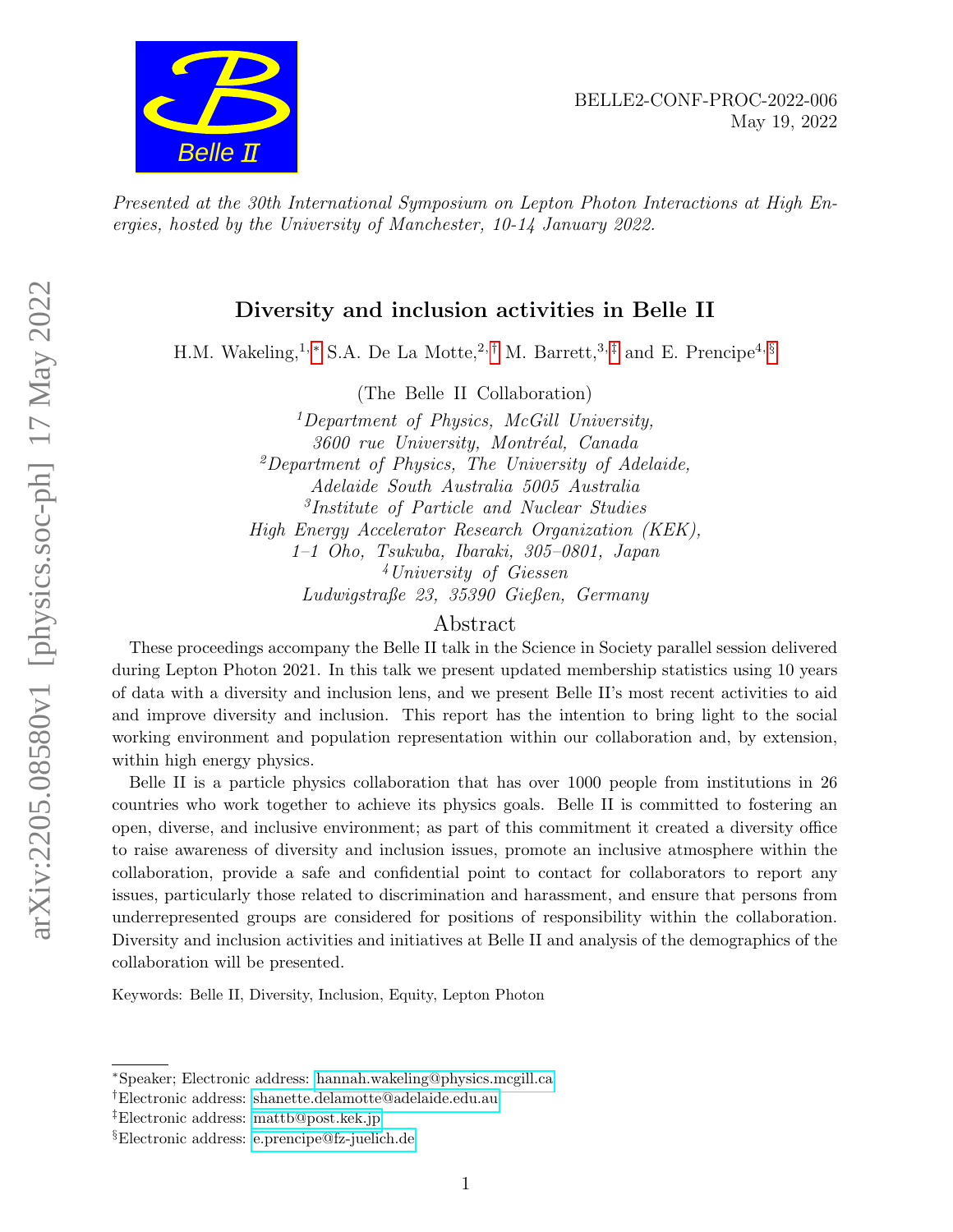#### Introduction

Belle II is a high energy physics collaboration located in Tsukuba, Japan. Belle II is the particle detector at the collision point of the asymmetric  $e^+e^-$  SuperKEKB accelerator. At the end of the 2021 Japanese fiscal year (JFYear), Belle II had 1120 active members spread over 4 continents. This paper will introduce the Belle II collaboration and the efforts to research and improve on diversity and inclusion within the collaboration. Section [1](#page-1-0) will present the statistics collected from the collaboration's membership registrations. Results were first presented at ICHEP2020 [\[1\]](#page-4-0), which included insights into the first Belle II membership survey taken in 2018. The reader is directed to those proceedings for more information on the survey. Belle II has the intention to conduct the next membership survey imminently.

Section [2](#page-3-0) will exhibit some of the actions Belle II has been taking, and will take, to promote diversity and inclusion.

### <span id="page-1-0"></span>1. BELLE II COLLABORATION DEMOGRAPHICS

This section utilises data from 10 years of Belle II registration data from the Belle II member registration platforms from 2011 - 2021. This data is studied with a diversity and inclusion lens, with a particular focus on gender representation due to the data available for analysis. In 2017, Belle II migrated from a previous system, maintained by the Belle II secretariat, to the Belle II Membership Management System (B2MMS), maintained by Belle II Collaborative Services. Due to this migration, results for 2017 may appear anomalous and should not be taken as indicative of real trends.

Within the B2MMS, it is required that a member submit their name, title, gender, email, institution and membership category (i.e. Ph.D. student, faculty, etc.) to register as part of the Belle II collaboration. As of January 2022, gender is no longer required to be defined as either 'Male', 'Female' or 'Other'; an option for the field to be left blank has been added to allow members not to disclose their gender. Here we acknowledge that this does not allow non-cisgender members to specify their gender if they wish to, and possible solutions to this will be discussed at future diversity and inclusion meetings. This form of data taking biases data and can make it hard for non-cisgender members to feel welcomed into our community before they have even officially joined the collaboration. Currently no member has declared themselves as 'Other' in the B2MMS. If there are indeed non-binary Belle II members, this lack of declaration indicates difficulties in gender affirmation within the workplace or due to legal reasons.

Additionally, in the following figures there is an 'unspecified' category; this is a relic from the 2017 changeover of systems where the gender field was empty in the pre-B2MMS system. In the following histograms it is necessary to combine 'other' and 'unspecified' into one category as underrepresented persons are identifiable due to low statistics. We as a collaboration will maintain and pursue true anonymity of our membership data.

Between the years 2011 to 2021 the number of total members of Belle II has approximately tripled. In 10 years, the proportion of female-identifying members has approximately quadrupled from 57 members in 2011 to 201 members (Figure [1\)](#page-2-0). However, the percentage of female-identifying members within the collaboration is still only increasing at an average of 0.57% each year (calculated from the overall percentage increase of 5.7%, from 12.2% to 17.9%). In comparison to the ICHEP2020 reported rate of 0.4%, Belle II is moving in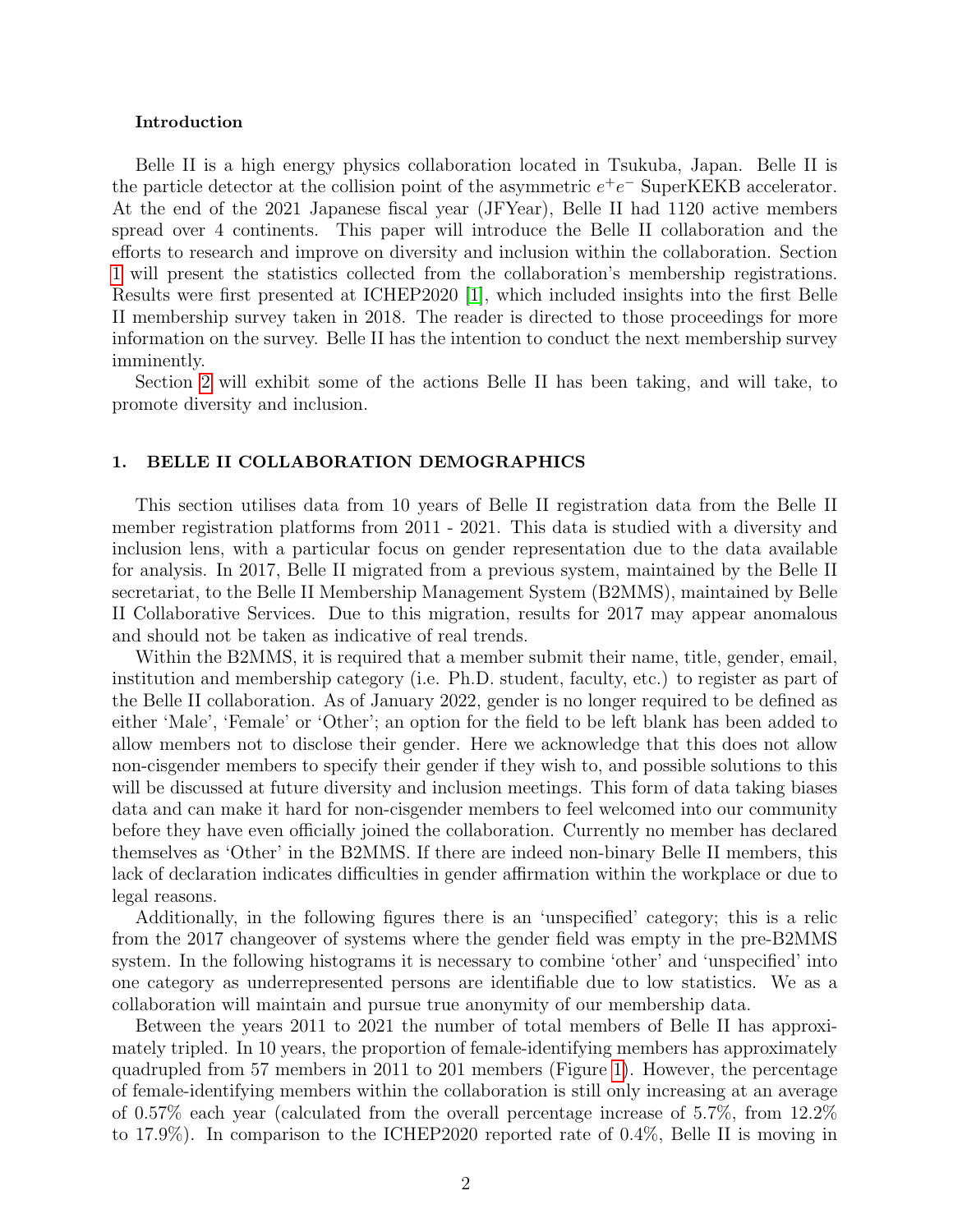<span id="page-2-0"></span>





FIG. 2: The number of collaborators of the Belle II Collaboration by region and gender.

the right direction with an increase in rate of the number of female-identifying members. However this is insufficient as, at this rate, Belle II would not reach gender parity within the anticipated lifetime of the Belle II experiment.

It is beneficial to consider the effects of the age of the Belle II collaboration. As the collaboration is relatively young, the growing needs for personpower to do operational activities and analyses rapidly accelerated. Over the first decade of the experiment, the average number of students and postgraduates increased, and the average age of the collaboration decreased. Thus, this observed change in gender demographics may have changed at a different rate than that of a long-established experiment.

We next compare the gender of collaborators by the region they work in, based on their registered institution. When compared to similar graphs produced by the ATLAS Collaboration [\[2\]](#page-4-1) we see that we have a much larger proportion of collaborators from Asian institutions than ATLAS. Japan alone contributes 15.00% of the collaboration, so the category is separated from the 'Asia' region for clearer presentation. One particularly interesting observation can be taken from Figure [2,](#page-2-0) through the comparison of regions with approximately equal numbers of members and therefore similar representation within the collaboration. Comparing Japan, which represents 15.00% of the collaboration, to Northern America which represents 15.18% of the collaboration, we can see that Japan has a higher proportion of women than Northern America, almost 17.86% compared to 12.35% respectively. Within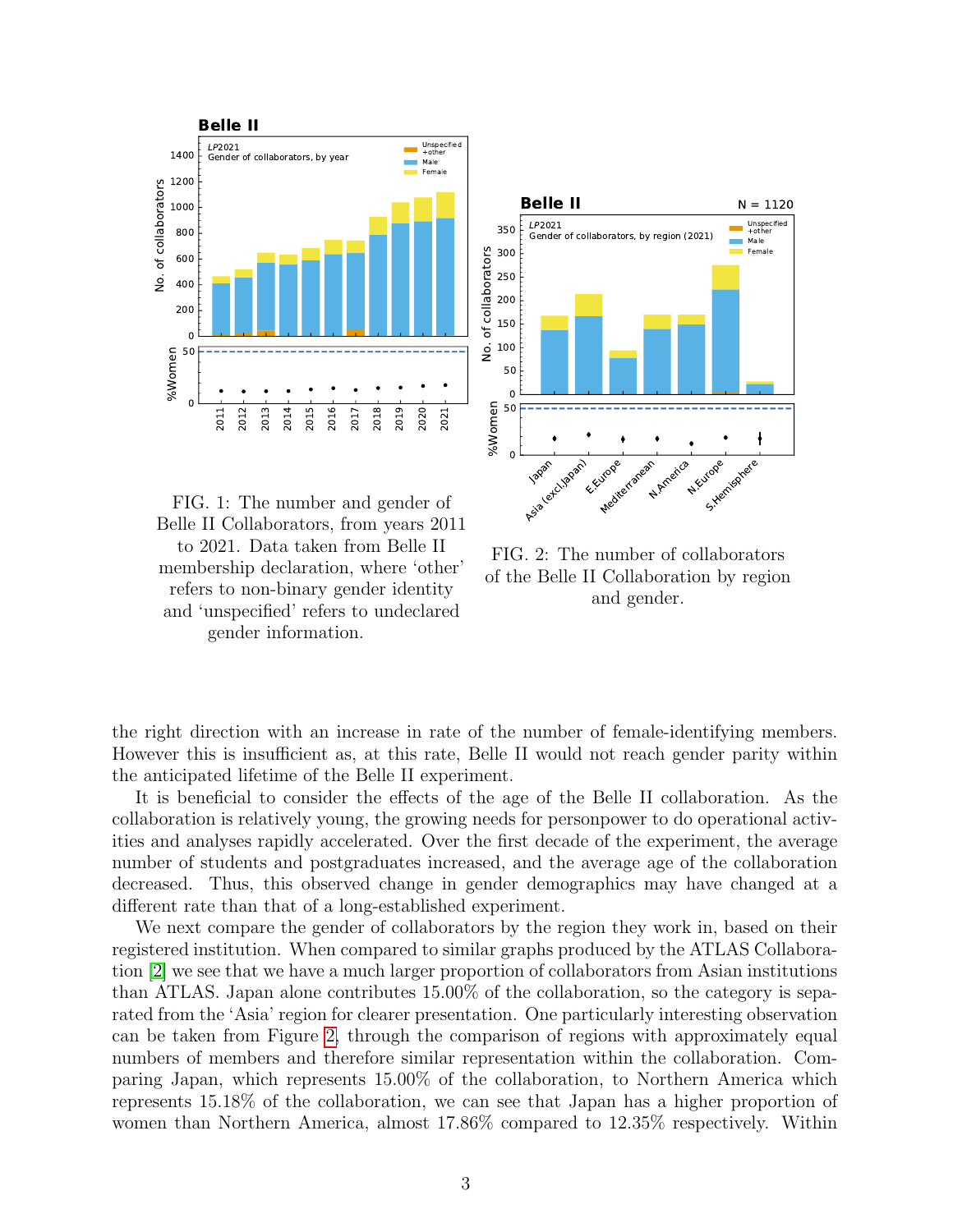<span id="page-3-1"></span>

FIG. 3: The number of collaborators of the Belle II Collaboration by position and gender.

FIG. 4: The percentage of people in the specified roles or recognised involvement who identify as women.

Belle II, the representation of women as a percentage drops as their careers progress from postgraduate to permanent faculty, shown in Figure [3.](#page-3-1) The under-representation of women increases as their career progresses from postgraduate to permanent faculty. This effect is likely influenced by the age of members who are in their later career stages. The increase in percentage of people who identify as underrepresented minorities in science has been gradual over the last few decades. Though this effect may exist at Belle II, we are not entirely exempt from the coined (and passively termed) 'leaky pipeline' effect, as there is a drop in gender representation at the permanent faculty level.

Figure [4](#page-3-1) shows the percentage of women in recognized involvement in the collaboration by year. The figure shows an upwards trend over the last 10 years of data collection, but leaves a lot of room for improvement. Internal talks are often given by those in leadership roles such as group chairs. These positions have a lower percentage of female representation due to many factors, including the fact that leadership roles tend to be held by more senior members, therefore the fact that there are even fewer women doing internal talks is not surprising.

### <span id="page-3-0"></span>2. BELLE II DIVERSITY AND INCLUSION ACTIONS

Having a large, culturally diverse collaboration has led to Belle II establishing a code of conduct. Belle II included the first iteration of the code of conduct in the Belle II bylaws in October 2017 and then updated them in 2018. More details can be found in Reference [\[1\]](#page-4-0) and on the Belle II diversity webpage [\[3\]](#page-4-2).

Belle II uses its active social media platforms to raise awareness of diversity and inclusion